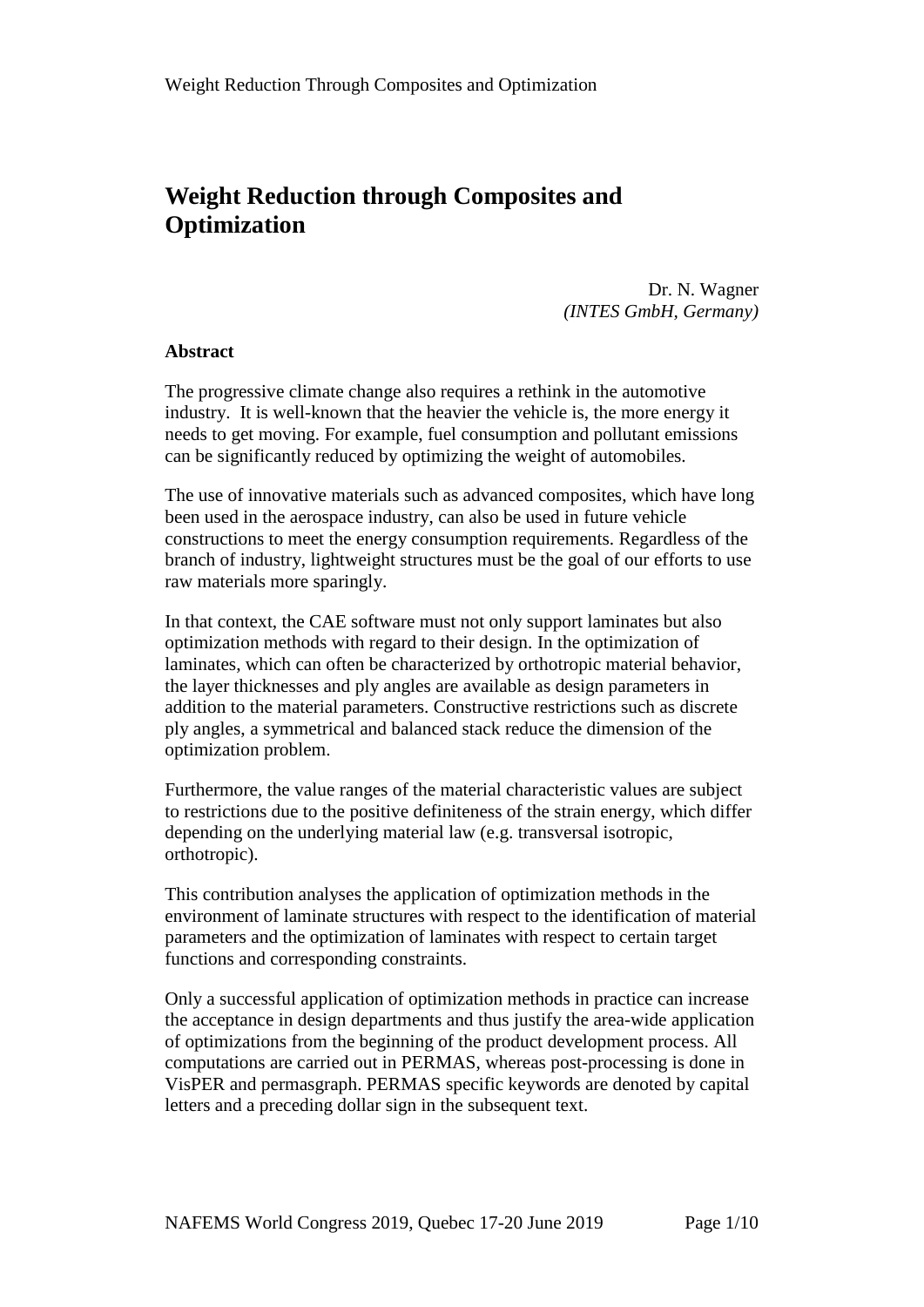## **1. Introduction**

The optimization of laminates is a broad field with many application possibilities. Due to the anisotropy alone, the number of material parameters increases from 3 for isotropic material  $(E, v, \rho)$  to 7 for anisotropic shell material (E<sub>1</sub>, E<sub>2</sub>,  $v_{12}$ , G<sub>12</sub>, G<sub>23</sub>, G<sub>31</sub>, ρ) or 10 (E<sub>1</sub>, E<sub>2</sub>, E<sub>3</sub>,  $v_{12}$ ,  $v_{23}$ ,  $v_{13}$ , G<sub>12</sub>, G<sub>23</sub>,  $G_{31}$ ,  $\rho$ ) for general orthotropic behavior. In addition, there is the layer structure of the laminate, which allows the variation of angle  $\alpha$  and thickness t per layer. All anisotropic materials require the definition of a material reference system \$MATREF in the system variant. The orientation of the material reference system can be exported as a result by using DEFAULT SET VERIFICATION  $=$  RESULTS in the user control interface (\*.uci) in order to check it afterwards with VisPER [17]. Within the laminate, the layers can in turn consist of different materials. Another possibility is to optimize the stacking sequence and the overall number of layers in a stack. This shows the complexity when considering the optimization of laminates [14]. However, stacking sequence optimization is not considered here and can be found elsewhere, e.g. [4, 7, 9, 10, 12]. With the help of manufacturing constraints [4, 13, 15] one tries to reduce the number of design variables again. The usual manufacturing restrictions in the literature include discrete angles and thicknesses, a balanced symmetrical structure and a limitation of successive layers with identical angles. With regard to optimization, many different constraints are used. These include displacement constraints, buckling factors, eigenfrequencies, compliance, mass, and failure criteria to name a few.

The fully integrated optimization in PERMAS [16] supports laminates since version 17. Topology optimization based on a Solid Isotropic Material with Penalization (i.e. SIMP) approach is used to apply free sizing to laminate structures ( $DVTPAR$  KIND =  $PLY$ ) in order to get ply shapes from the optimized thickness distributions. This reflects the fact that for a ply stack under given fiber angles not all plies are needed over the entire structure to bear the loads. The result will specify the element sets which need to have a certain ply of the ply stack. Moreover, sizing of laminates is now supported, where ply thicknesses and angles can be optimized. The optimization itself is performed using one of the following algorithms:

- CONLIN (Linear Convex Programming): A simple and robust method using analytical derivatives, only useful with linear analyses.
- ACP (Adapted Convex Programming): This out of-core and parallelized solver is recommended for large optimization tasks, nonlinear behavior, and complex manufacturing conditions.
- OC (Optimality Criteria Method): Used for freeform optimization tasks.

More algorithms are available with module AOS (Advanced Optimization Solvers). This module provides additional optimization solvers which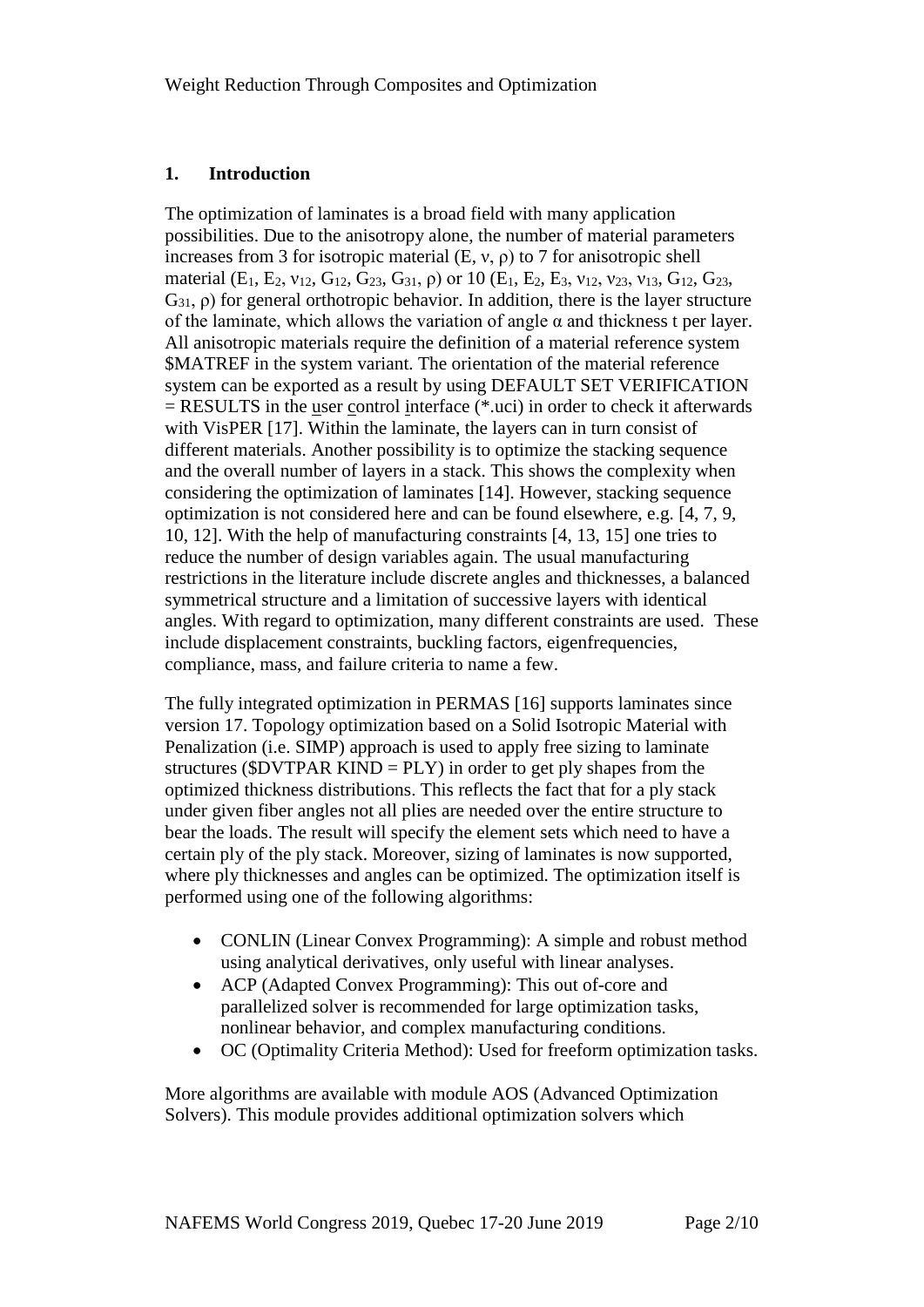essentially extend the range of applications for the integrated optimization in PERMAS. The extensions are as follows:

- By Trust Region method based local methods adaptive step-size control is facilitated. This extends the previous static modification limit chosen by the user.
- Trust region methods keep track of the best point. They reject points, where no improvement is achieved. This extends the previous methods, where any new point is accepted.
- Methods for derivative-free optimization and global optimization are available.

The local methods include the following derivative based methods:

- **SQP** (Sequential Quadratic Programming). This is a damped Newton method combined with an active set strategy for the optimality equations. It is the best general-purpose method (but not necessarily in structural mechanics). Second order information is available by BFGS update.
- **SLP** (Sequential Linear Programming): This method uses only linear approximation. Usually, it is slower than SQP due to missing 2nd order information. It is sometimes more robust than other gradient based methods (e.g. in the case of steep gradients).
- **SCP** (Sequential Convex Programming): Usually, best-of-class method for classical optimization problems arising in structural mechanics. Module OPT uses a method which belongs to SCP class of optimization methods.

When derivatives are not available, e.g. in contact problems or nonlinear material behavior, or when the accuracy of computed derivatives is not sufficiently high (like sometimes in frequency response analysis), then derivative-free methods can be applied. The new derivative-free (local) methods comprise the following approaches:

- Derivative-based methods using finite differences (with SQP, SLP, SCP). Functions should be smooth enough and the choice of the finite difference parameter for the interval should not be a problem.
- Derivative-free method **WLIN** (**W**edge constraint, **Lin**ear approximation). There is no need to choose a finite difference parameter. This method can be used for noisy problems.

When global minima have to be found, local methods are not appropriate any more. For such global optimization tasks, the following approaches are available: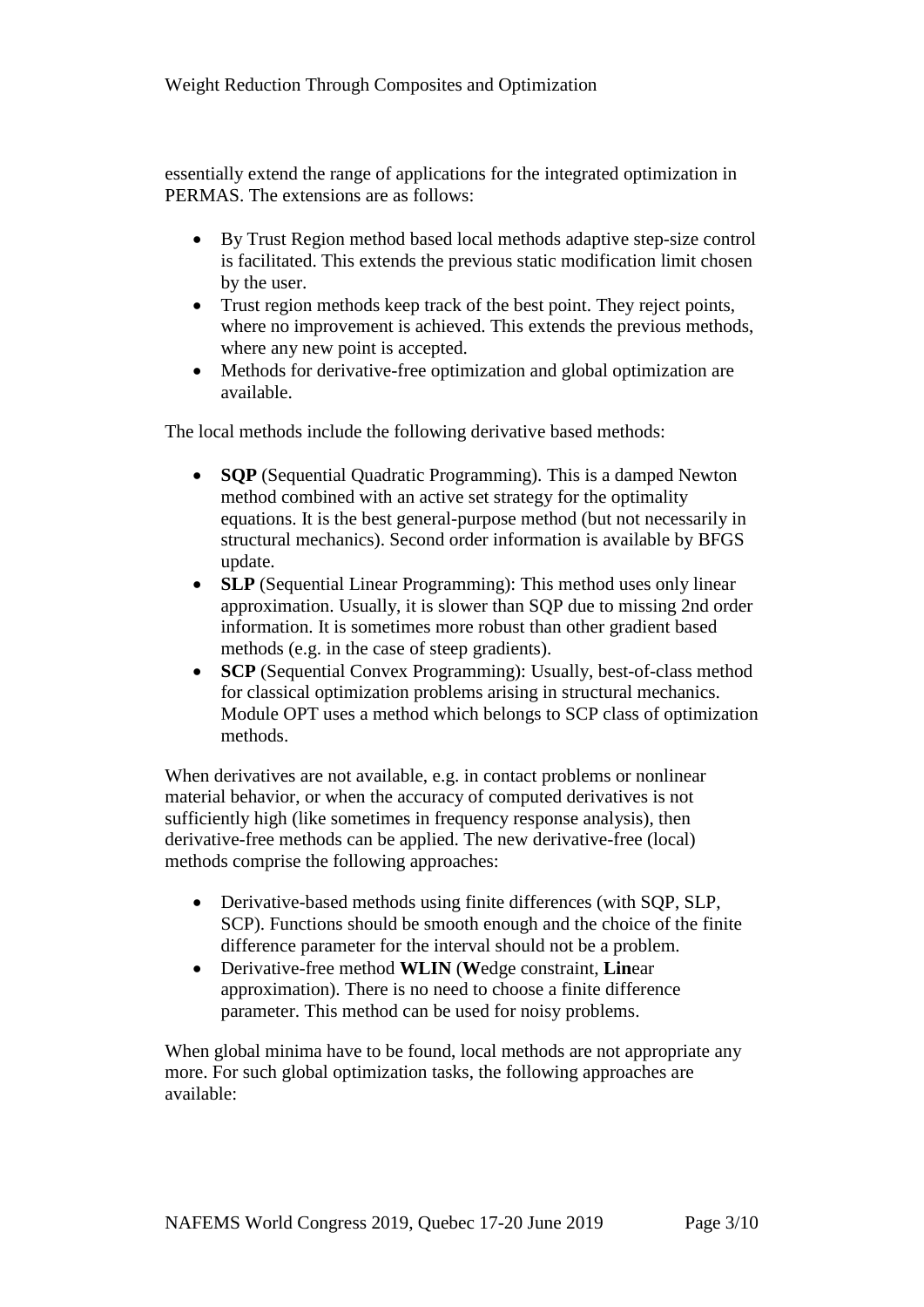- By applying the Multi-Start method (**MS**) and using random points derivative-based methods can be used to localize minima. This is combined with keeping track of the best point. This approach can be seen as an automatic trial method. A maximum number of loops is used to terminate the analysis.
- Another method is **LDR** (Locally improved variant of the Dividing Rectangles (DiRect) algorithm). This method has been generalized to work with constrained problems. It could be improved by solving local subproblems. It generates a sequence of points that is dense in the design space and hence guarantees to approximate the global solution. Because this method is slow and only useful for small models, a suitable model reduction is highly recommended.

Optimization is equipped with a general break/restart facility. To this end, a running optimization can be stopped and restart files are prepared. So, the restart can be made at any already performed optimization loop. Before restart, optimization parameters can be modified to influence the convergence behavior of the optimization. The restart uses the restart file to continue the optimization from the already reached status.

\$DVMPAR is used to relate a design variable to a certain property (thickness and or angle) of a ply. Ply failure criteria (\$DCONSTRAINT PLYFAILURE) may be used as constraints for the laminate sizing optimization. Standard failure criteria such as *Tsai-Wu* and *Hoffmann* are directly available, whereas additional criteria can be defined by own user functions.

Laminates are defined within the MATERIAL block using \$LAMINATE with two different options  $DESTYPE = {PLY, MATRIX}$ . The former (default) option requires an additional \$PLY statement, that is used to define the stacking sequence. The second option is related to the classical laminate theory (CLT) using the **A, B, D** stiffness matrices. The extended laminate theory (ELT) considers a transverse shear stiffness matrix **G.** This relationship is defined via the material definition in combination with DESTYPE = MATRIX. The stacking sequence can be redefined by \$PLYDAT within the system variant.

### **2. Examples**

The first example is taken from [5] and is used to illustrate the free sizing capabilities of PERMAS. The shape of the shell is defined by a bivariate polynomial  $z(x, y) = h - (2h/L^2)[(x-L/2)^2 + (y-L/2)^2]$ ,  $0 \le x, y \le 500$ , where *h* denotes the apex and *L* the length and width, respectively. The shell is loaded by a nodal point force  $F_z = -100$  N and the displacements at the four corner nodes are suppressed  $(u=v=w=0)$ . The shell consists of 8 layers  $[0^{\circ},45^{\circ}]$ , -45°,90°]S and 80x80 SHELL4 elements. The initial thickness of each layer is  $t=2$  mm and may be varied in the interval [0.1,2] mm. The objective is to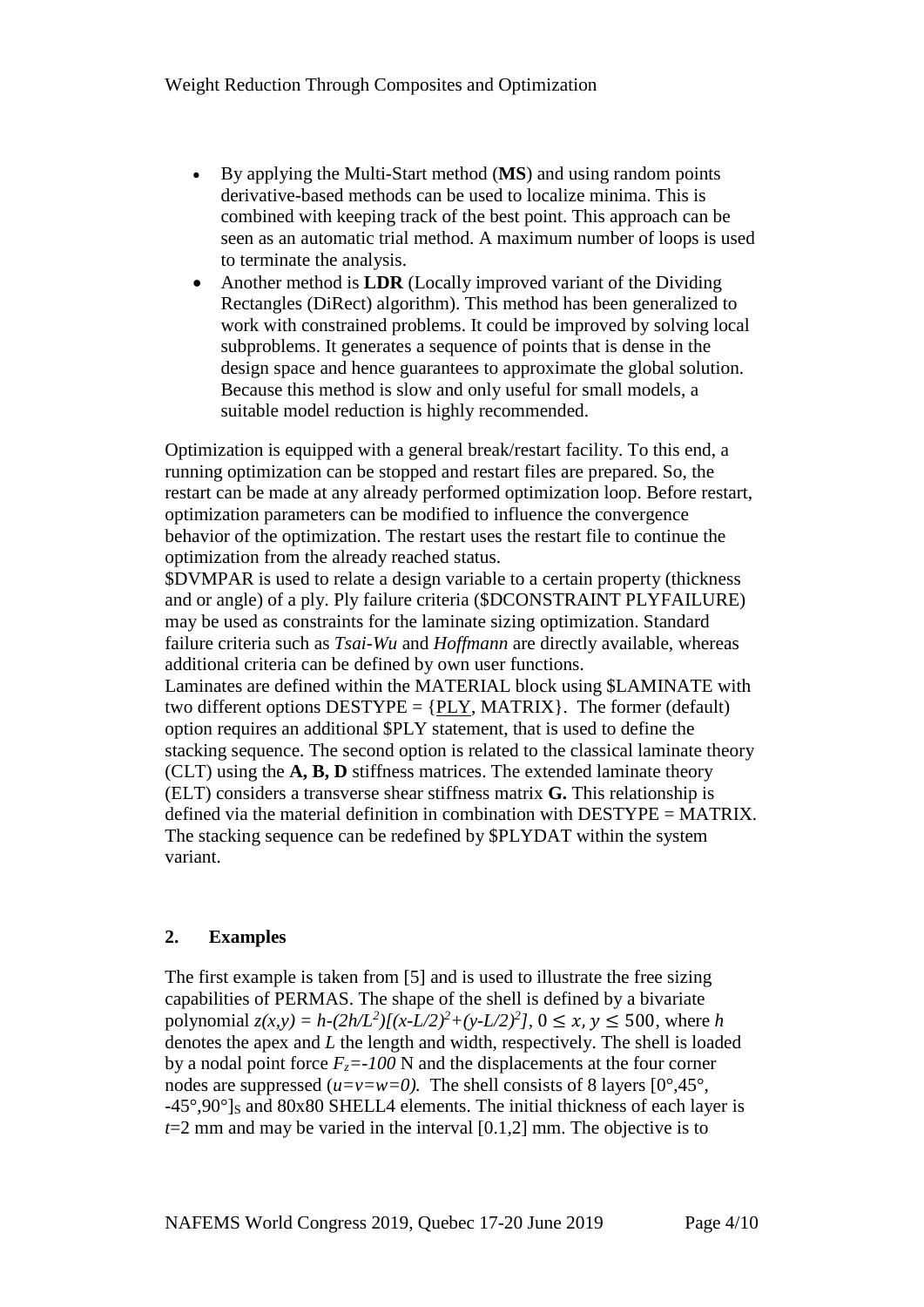minimize the weight subjected to a displacement constraint at the apex in zdirection. The material properties of GFRP are  $E_1 = 38$  [GPa],  $E_2=E_3=9$  [GPa],  $G_{12}=G_{13}=3.6$  [GPa],  $v_{12}=v_{13}=v_{23}=0.3$  and  $\rho=1.87E-0.9$  [t/mm<sup>3</sup>]. The 45<sup>°</sup> and -45° layers are assigned to the same design element during the optimization, in order to obtain a balanced stack.



*Figure 1: Boundary conditions and loads of a corner hinged shell*

Fig. 2 shows the thickness distribution in the different layers. Red color denotes the maximum thickness, whereas blue color denotes the minimum thickness of the corresponding layer.



*Figure 2: Thickness distribution for α=0°, α=*±*45°, α=90° (from left to right)*

The second and third example is taken from [11]. Fig. 3 illustrates a laminated cylinder. The objective is to minimize the weight subjected to an eigenfrequency constraint for the first eigenfrequency *f1>* 1155 [Hz]. The thickness of the plies 1,2,4 tend towards the lower bound, whereas the thickness of the fifth ply tend towards the upper limit (Fig.4).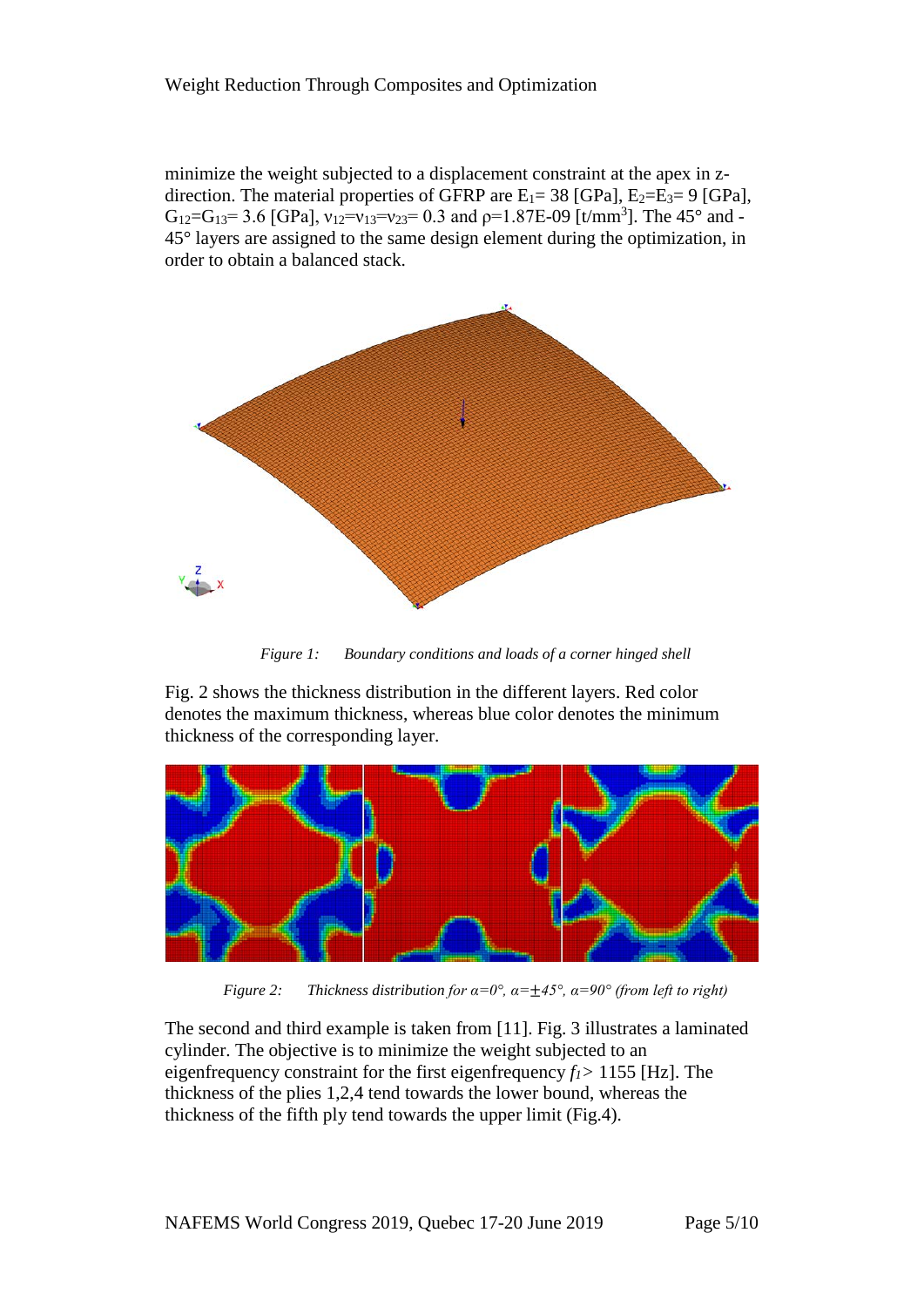

*Figure 3: Laminated cylindrical shell: L=200 [mm], R=50 [mm], [90°,0°,45°,0°,90°], ti=0.4, E1=137.9 [GPa], E2=10.34 [GPa], ν12=0.29, G12=G13=6.89 [GPa], G23=3.9 [GPa], ρ=1.0E-09 [t/mm3 ]*



*Figure 4: Optimization results of the laminated cylindrical shell*

The third example is a U-shaped profile (Fig. 4) with a length L=200 [mm], width *w*=150 [mm] and height *h*=40 [mm]. The whole model is divided into 5 parts, which are highlighted by different colours. The material parameters are given by  $E_1=137.9$  [GPa],  $E_2=10.34$  [GPa],  $v_{12}=0.29$ ,  $G_{12}=G_{13}=6.89$  [GPa],  $G_{23}=3.9$  [GPa] and  $p=1.0E-09$  [t/mm<sup>3</sup>]. One end of the profile is clamped. The finite element model consists of 4958 SHELL4 elements and 5100 nodes. All five parts have the asymmetric stacking sequences  $[0^{\circ},45^{\circ},-45^{\circ},0^{\circ},-45^{\circ},45^{\circ},0^{\circ}]$ . The objective is to maximize the fundamental eigenfrequency by varying the ply angles of the three parts in the xz-plane. Fig. 5 depicts the evolution of the design variables and the objective function. The first eigenfrequency is raised from 826 Hz to 939 Hz.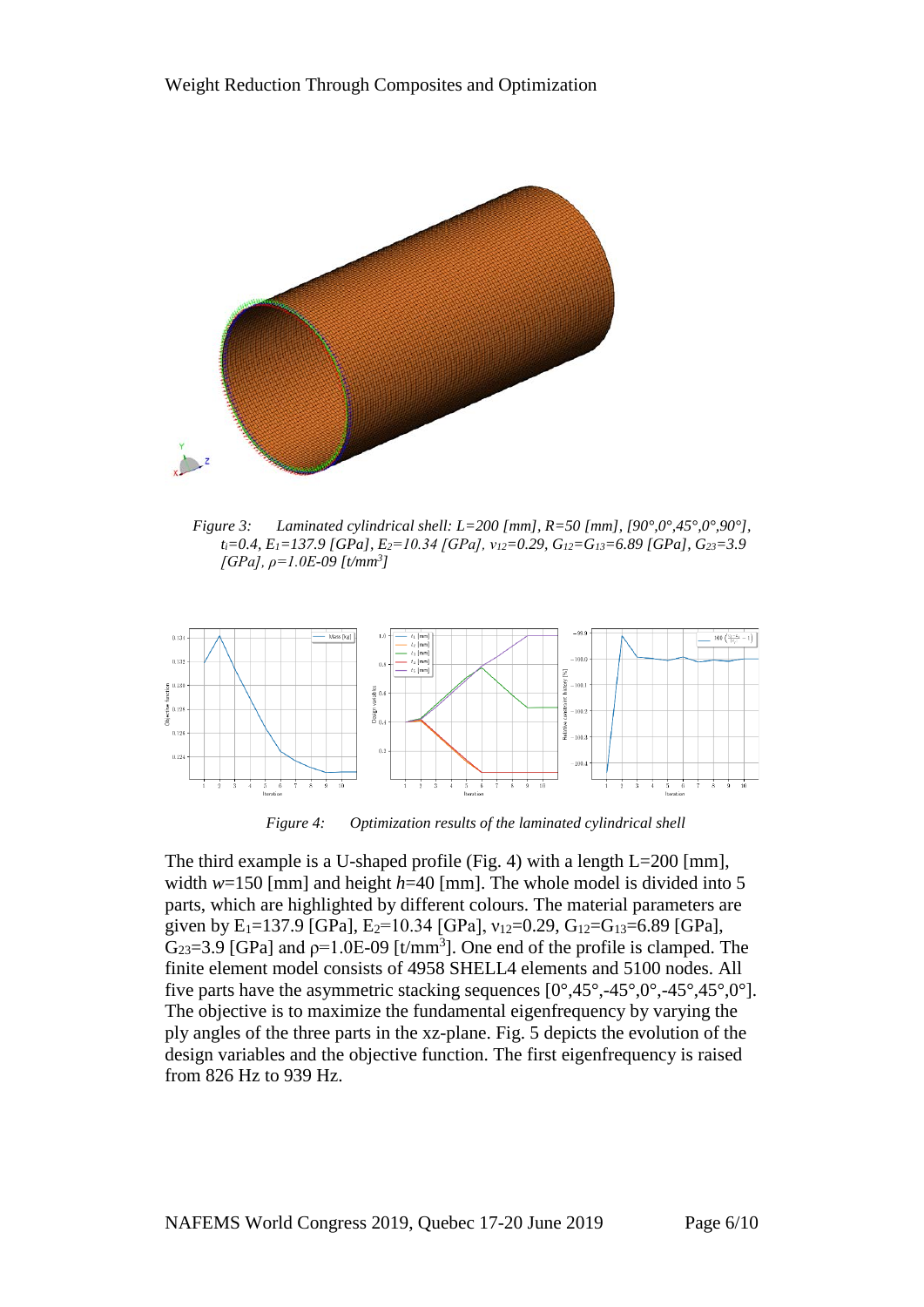





*Figure 6: Objective function and design variables*

The last example is taken from [1] and focuses on a shape optimization of a cantilever composite plate with a central circular hole. The width *w* and the diameter *d* of the hole are introduced as design variables. Due to the mesh morphing capabilities no remeshing is needed during the shape optimization. The goal of the optimization is to minimize the weight subjected to an eigenfrequency constraint *f1>* 155 [Hz]. The material properties used for the composite layers are E<sub>1</sub>=156.5 [GPa], E<sub>2</sub>=E<sub>3</sub>=15.65 [GPa], G<sub>12</sub>=G<sub>13</sub>=5.19 [GPa], G<sub>23</sub>=1.98 [GPa],  $v_{12}$ =0.32,  $v_{23}$  =0.35 and  $p$ =1.77E-09 [t/mm<sup>3</sup>]. The symmetric stacking sequence is given by  $[0^\circ, -45^\circ, 45^\circ, 90^\circ]$ s. The total thickness of the plate is given by  $\sum_{i=1}^{8} t_i = 2.26$  [mm]. The red and blue arrow in Fig. 6 denotes the design variables that control the variation of the width and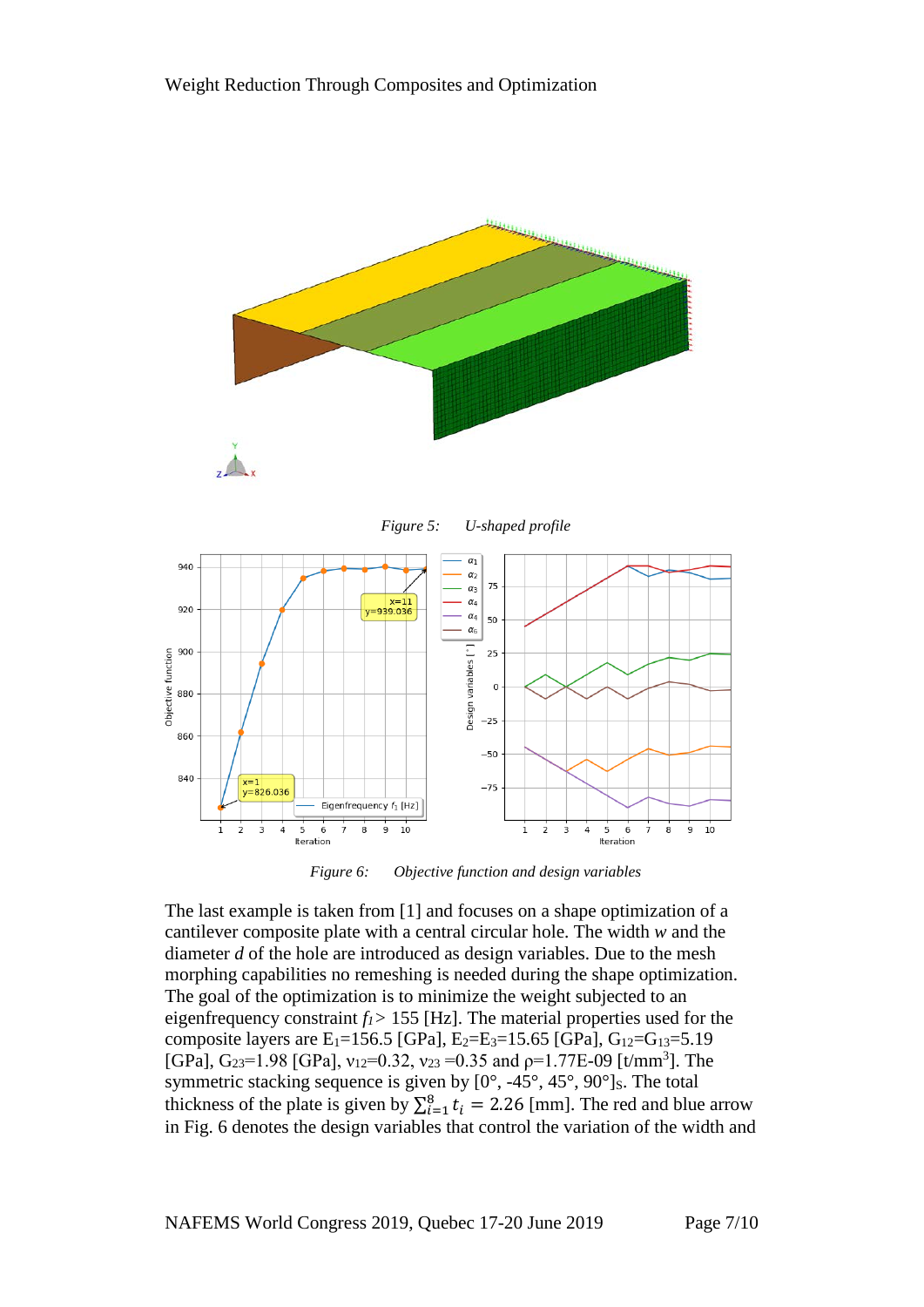#### Weight Reduction Through Composites and Optimization

the diameter. Additional planar and axial symmetries for the two design elements and \$DERESTRAINT BOUND definitions guarantee that the circular form of the hole is retained when the width is modified. Conversely, a variation of the diameter does not lead to a mesh modification of the contour of the beam. The length of the beam is L=140 [mm]. The initial width and radius are given by *w*=25 [mm] and *r*=3.25 [mm], respectively. Fig. 7 illustrates the results of the shape optimization. The design is feasible, since active constraints reach  $\pm$  100% and violated constraints exceed  $\pm$  100%.







*Figure 8: Results of the optimization: Objective function, Design variables and relative constraint history*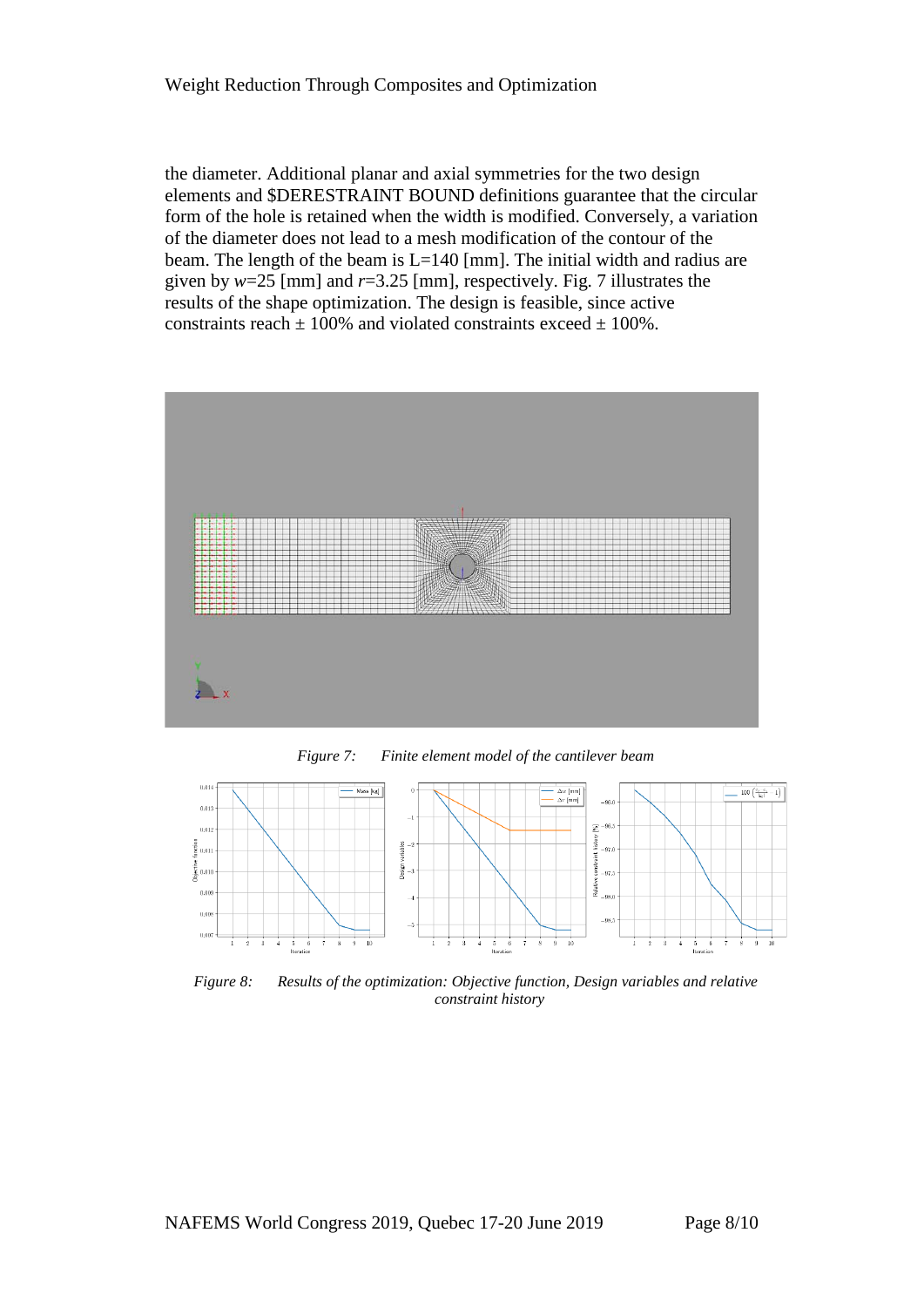## **3. Summary and Outlook**

Various optimization possibilities have been demonstrated in connection with laminates using several examples from the literature. The results are promising and motivate to increase the use of laminates in practice. Many other aspects such as the inclusion of failure criteria and optimization with regard to buckling factors [6, 8, 9] and sound radiation are in preparation.

## **4. References**

[1] Aidi, B., Shaat, M., Abdelkefi, A., Case, S. W. (2016). Experimental, numerical, and analytical free vibration analyses of open-hole composite plates, 37th AIAA/ASCE/AHS/ASC Structures, Structural Dynamics, and Materials Conference, 4-8 January, San Diego, California, USA.

[2] Akbulut, M., Sonmez F. O. (2008). Optimum design of composite laminates for minimum thickness, Computers and Structures, Vol. 86, pp. 1974—1982.

[3] Altenbach, H. (2018). Kontinuumsmechanik - Einführung in die materialunabhängigen und materialabhängigen Gleichungen: Springer Verlag.

[4] An, H., Chen, S., Huang, H. (2019). Stacking sequence optimization and blending design of laminated composite structures, Structural and Multidisciplinary Optimization, Vol. 59, pp. 1—19.

[5] Henrichsen, S. R., Lindgaard, E., Lund, E. (2015). Free material stiffness design of laminated composite structures using commercial finite element analysis codes, Structural and Multidisciplinary Optimization, Vol. 51, pp. 1097-1111.

[6] Henrichsen, S. R., Lindgaard, E., Lund, E. (2015). Robust buckling optimization of laminated composite structures using discrete material optimization considering "worst" shape imperfections, Thin-Walled Structures, Vol. 94, pp. 624—635.

[7] Irisarri, F.-X., Lasseigne, A., Leroy, F.-H., Le Riche, R. (2014). Optimal design of laminated composite structures with ply drops using stacking sequence tables, Composite Structures, Vol. 107, pp. 559—569.

[8] Jing, Z., Fan, X., Sun, Q. (2015). Stacking sequence optimization of composite laminates for maximum buckling load using permutation search algorithm, Composite Structures, Vol. 121, pp. 225—236.

[9] Kaveh, A., Dadras, A., Geran Malek, N. (2018). Optimum stacking sequence design of composite laminates for maximum buckling load capacity using parameter-less optimization algorithms, Engineering with Computers